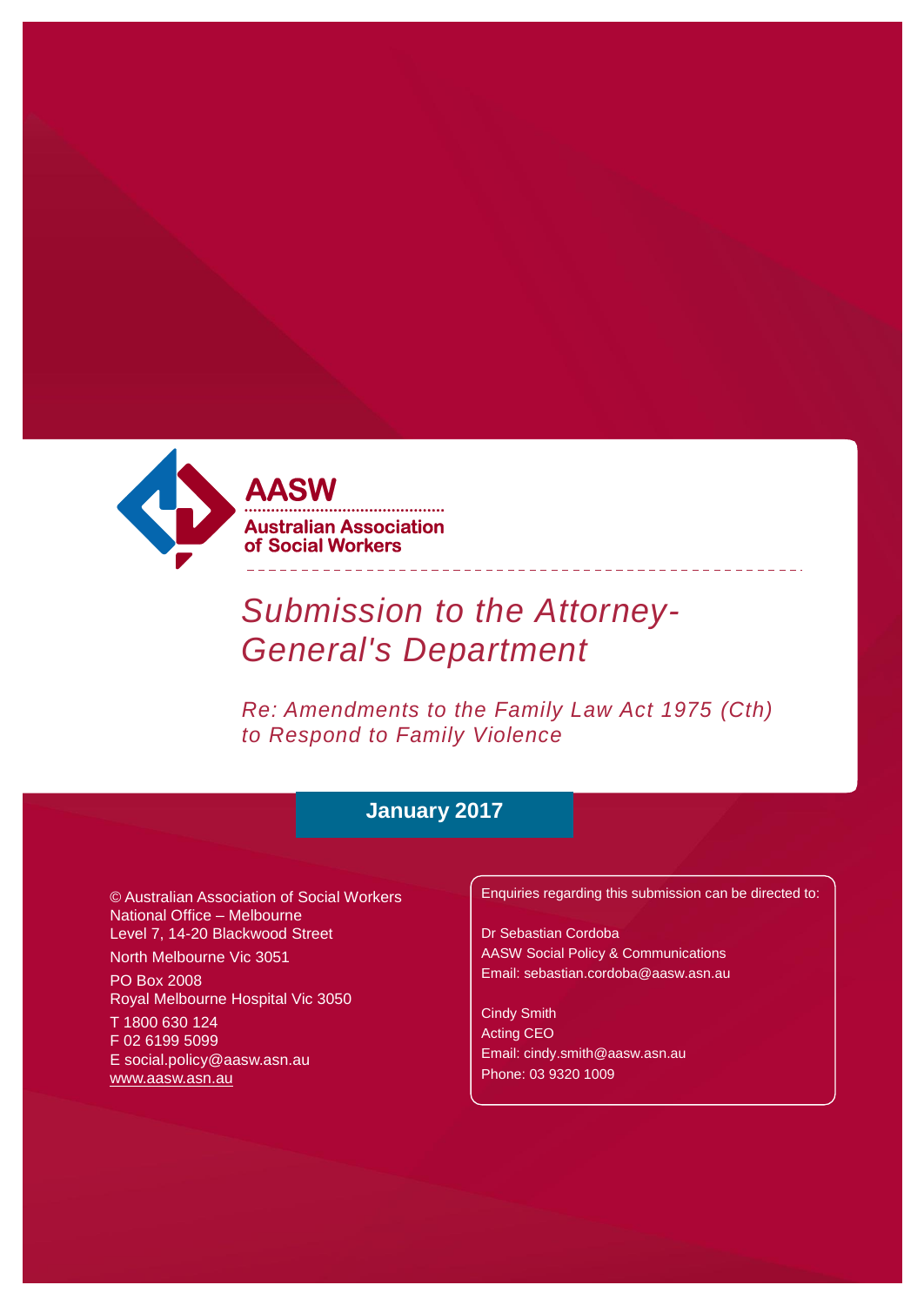#### **Who we are**

**The Australian Association of Social Workers (AASW) is the professional body representing more than 10,000 social workers throughout Australia.** 

**We set the benchmark for professional education and practice in social work and have a strong voice on matters of social inclusion, social justice, human rights and issues that impact upon the quality of life of all Australians, including family violence.**

#### **The social work profession**

Social work is a tertiary-qualified profession recognised nationally and internationally that supports individuals, families, groups and communities to improve their wellbeing. Principles of social justice, human rights, collective responsibility and respect for diversity are central to the profession and are underpinned by theories of social work, social sciences, humanities and Indigenous knowledge. Social workers consider the relationship between biological, psychological, social and cultural factors and how they impact on a person's health, wellbeing and development. Accordingly, social workers maintain a dual focus in both assisting with and improving human wellbeing and identifying and addressing any external issues (known as systemic or structural issues) that may have a negative impact, such as inequality, injustice and discrimination.

Social workers are integral to the delivery of support and intervention services for victims and survivors of family violence. In their practice, social workers believe that everyone has a right to live free from fear and violence in their home and broader society. The scope of social work practice includes counselling, crisis interventions, group work, consultation, coordination and case management, and community development, as well as policy development, research, evaluation and advocacy. Above all, social workers are deeply committed to challenging family violence at both an individual and systemic level, with the aim of minimising its profound, long-lasting impacts.

The AASW welcomes the opportunity to make a submission and commends the Australian Government's recognition of family violence as unacceptable and issues of urgent public concern and responsibility.

#### **The AASW's position on family violence**

-

The AASW takes the view that family violence is a gendered crime and human rights abuse that is highly prevalent but preventable. Violence against women is recognised as the most pervasive, yet least recognised, human rights abuse in the world (ref).

The AASW understands that while family violence affects many members of society, it is a gendered crime most commonly perpetrated by men against women and children. 1 It is this form of family violence that is the key focus of most social workers' work in this field.

The AASW endorses Domestic Violence Victoria's definition, identifying family violence as:

*…a pervasive, life-threatening crime that impacts on thousands of women and children with serious physical, psychological and economic effects. Family violence includes not only physical assaults but also an array of power and control tactics used along in concert with one another… Family violence can occur within any intimate relationship, age and ethnicity. While it can be perpetuated by any member of a family against another, it is more likely to be perpetrated by men (predominately by a woman's current or ex-*

<sup>1</sup> http://anrows.org.au/sites/default/files/Violence-Against-Australian-Women-Key-Statistics.pdf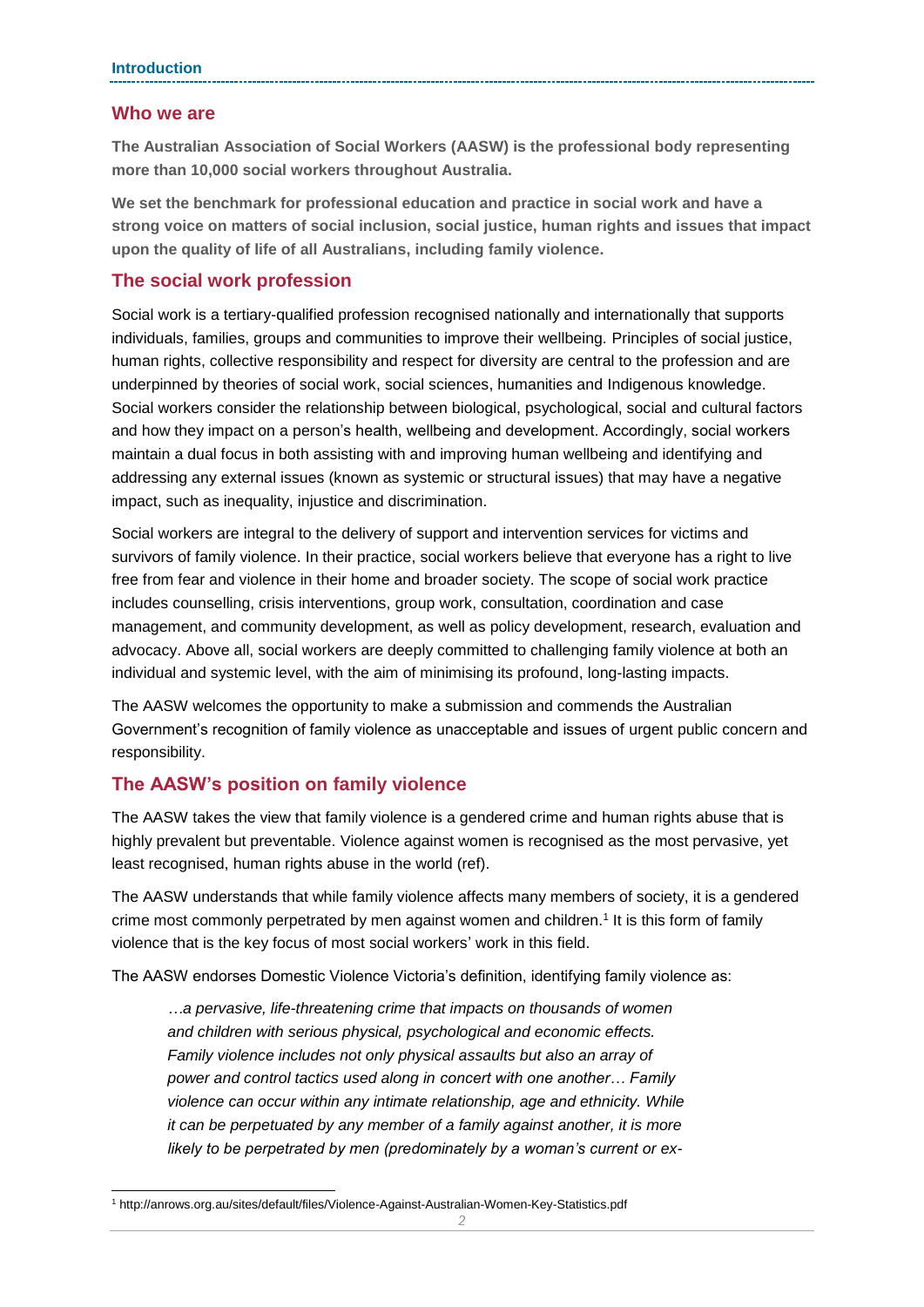#### *partner) against women and children.* 2 3

Social workers understand that some women are more vulnerable to becoming victims of family violence based on factors such as age, Indigenous identity, location, disability, ethnicity, and English language abilities.<sup>4</sup> The causes of family violence are complex and include individual, environmental, cultural and social factors, such as gender inequality and community attitudes towards women.

As a fundamental cause of violence against women, gender inequality is reflected across all aspects of a woman's life. Women experience a range of disadvantages, including lower incomes, poor health and wellbeing outcomes across the lifespan as a consequence of not only violence but structural discrimination based on their gender. Discrimination based on gender has been widely documented in a range of structural settings, such as unequal economic, social and political power between men and women. Although acknowledging other forms of violence, the predominant societal issue is one of violence against women. Violence against women is prevalent and preventable and has detrimental impacts on women, children, men, communities and the broader society. These impacts have a direct cost at a personal, family, community, societal and economic level. The psychological costs of these traumas are immeasurable but may include mental health disorders, attachment issues, behavioural difficulties, drug and alcohol use, and fractured family relationships.

Social workers understand that addressing and challenging violence against women will benefit society as a whole. Accordingly, the social work profession has a critical role in addressing and responding to family violence at an individual and structural level, regardless of the context of practice.

### **Our response**

Our response focuses specifically on the amendments relating to court processes, staff training and support services.

- 1.1 Broadly, the AASW supports the streamlining of court processes in cases where access to justice is not compromised while the potential for perpetrator-led systems abuse and the potential for victims of family violence to be re-traumatised are limited. The AASW strongly endorses the proposal to educate all court staff on the complexity of family violence and supports procedural change that assumes a zero-tolerance approach to breaches and aims to increase protections for victims of family violence. We also welcome the reform initiatives mindful of developmentally appropriate and respectful communication with children in alignment with the best interests of the child and the repeal of marital services orders for legislation reflective of contemporary social values.
- 1.2 The AASW has continuously argued for significant reform of family law court legislation, processes and procedures to be more sensitive to and reflective of the complexities of family violence, including a significant increase in Legal Aid and community legal services funding and access for victims of family violence. While we welcome the amendments, greater clarity and a commitment to resources will be needed to make sure the courts are not perpetuating the abuse.
- 1.3 The Family Court is where family violence is frequently revealed, yet the court system does not consistently appear to understand the complexities of the dynamics and the nuances of coercive control. Systems abuse occurs in non-family violence court processes as well as domestic and family proceedings. Perpetrators continue to control victims in many ways

<sup>1</sup> <sup>2</sup> http://www.dvvic.org.au/

<sup>&</sup>lt;sup>3</sup> Also see

http://www.legislation.vic.gov.au/Domino/Web\_Notes/LDMS/PubStatbook.nsf/f932b66241ecf1b7ca256e92000e23be/083D69E C540CD748CA2574CD0015E27C/\$FILE/08-52a.pdf

<sup>4</sup> http://www.aph.gov.au/About\_Parliament/Parliamentary\_Departments/Parliamentary\_Library/pubs/BN/2011-2012/DVAustralia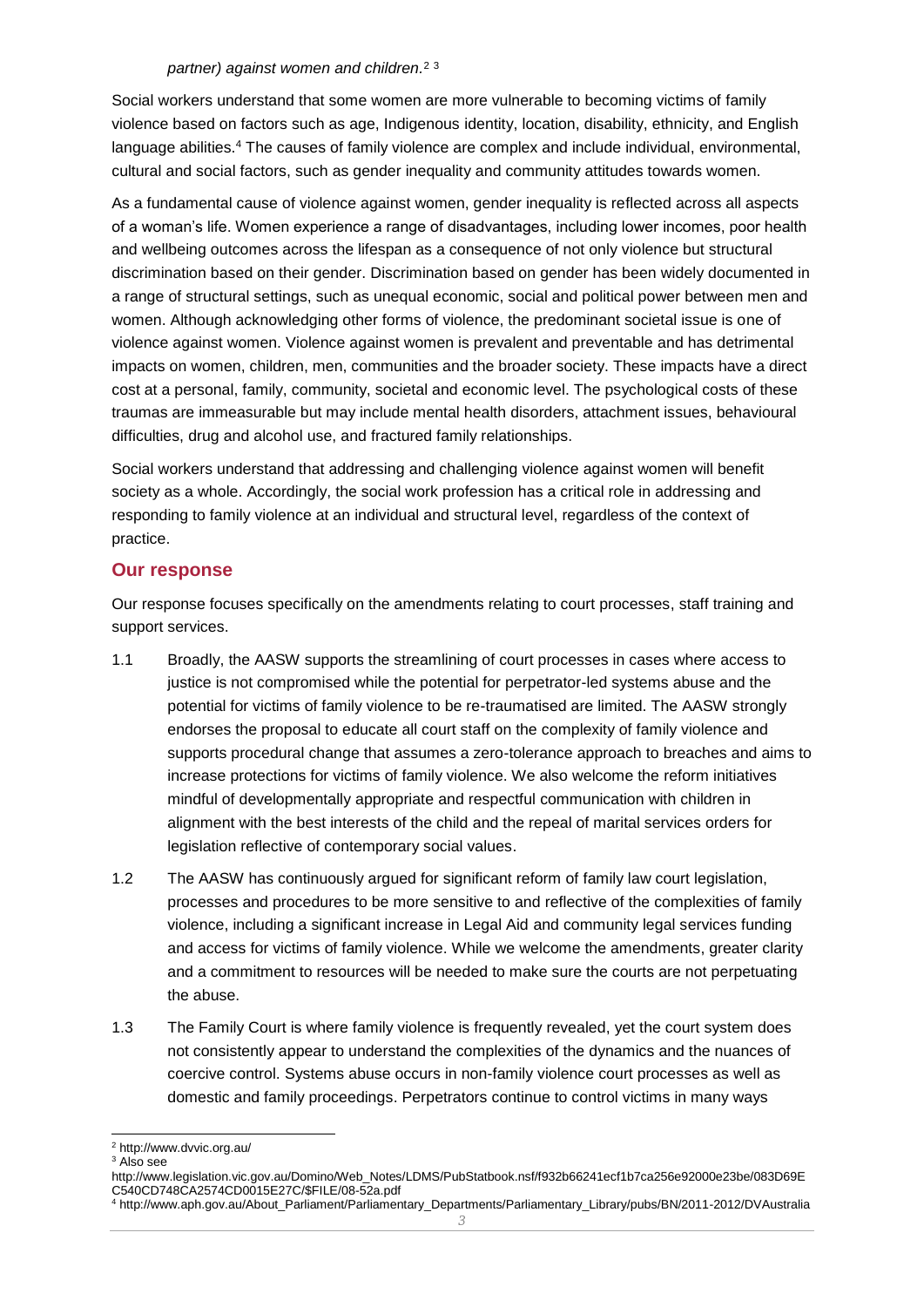through court processes. The failure for the courts and legal system to adequately intervene perpetuates and complies with continuing abuse at the systemic level. A significant review of the court system is required to ensure the signs, impacts, and complexities of family violence are recognised and responded to.

- 1.4 As the amendments identify, greater training in family violence for all court staff is of the utmost importance. Identifying family violence and knowing how to intervene is a complex issue that requires significant understanding and awareness of its intricacies by all judicial and court staff. We welcome this increased focus on training but it would need to be continuous and developed and implemented by highly qualified professionals, such as accredited social workers, with significant knowledge and experience in understanding the complex and various factors that contribute to family violence.
- 1.5 The courts further perpetuate family violence and abuse when victims are unable to access adequate legal support and advice. Women and children must be protected, supported, and assisted through legal processes that can be lengthy, abusive and traumatic. Court processes are particularly used to abuse and control in contested and custody cases. Limited financial,Legal Aid, and community legal resources often lead to women representing themselves against perpetrators who frequently have greater economic resources and therefore access to legal representation. Due in part to poor funding and restrictive eligibility requirements, the amounts of Legal Aid are so limited that it is very difficult for victims to access adequate representation. This allows the perpetrator to use the family court processes to further abuse the victim. The lack of adequate legal support is not only discriminatory, but further entrenches the violence and abuse that victims are trying to escape.
- 1.6 There is an ongoing government responsibility to address discrimination in all forms. Governments need to adopt a zero-tolerance position regarding violence towards women. This needs to be reflected in laws and policies that are accompanied by swift and immediate sanctions for occurrences of violence and enforced by penalties for breaches. This should specifically include policing and the courts. To begin to address these larger structural issues governments need to adequately fund the overall service system that responds to women and children who experience family violence and the social needs generated by it, including family violence services, sexual assault services, health services, judiciary, law enforcement, men's behaviour change programs, and housing services. Additionally, governments need to adequately fund primary, secondary and tertiary programs across a range of settings so that the work of preventing violence against women is integrated into all levels of society. Integral to this is ensuring that every woman who makes a complaint of domestic violence is given the professional assistance of an accredited social worker. Above all, there is a significant need for governments to show leadership in regard to the educational, behavioural and attitudinal change that is desperately needed to address this national emergency.
- 1.7 While these amendments are a good start, they will not achieve their desired outcomes unless they are matched with a significant investment in Legal Aid and community legal services, immediately reversing the proposed funding cuts, and being accompanied by major investments in associated social support services

Submitted for and on behalf of the Australian Association of Social Workers Ltd